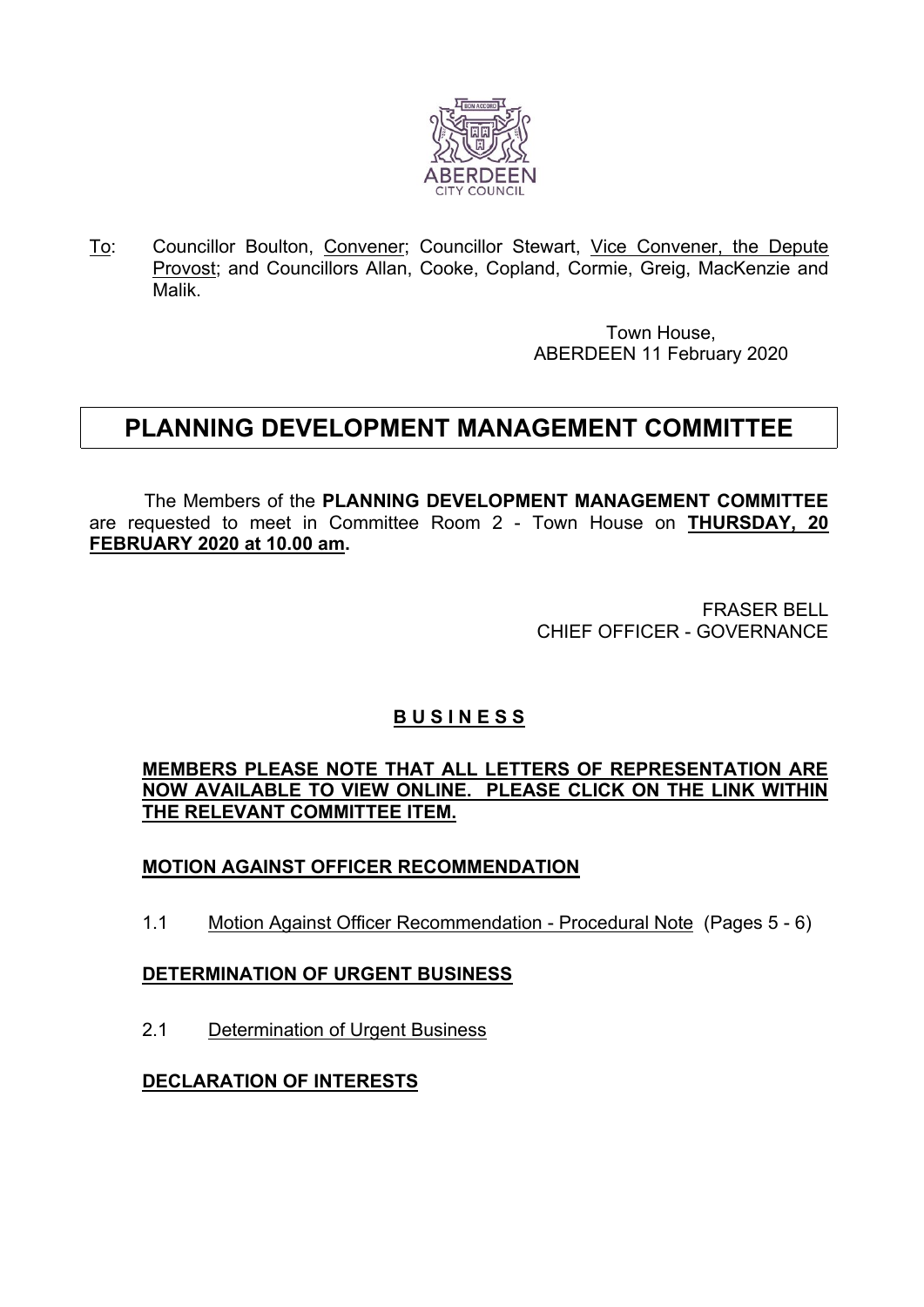3.1 Members are requested to intimate any declarations of interest (Pages 7 - 8)

#### **MINUTES OF PREVIOUS MEETINGS**

- 4.1 Minute of Meeting of the Planning Development Management Committee of 23 January 2020 - for approval (Pages 9 - 18)
- 4.2 Minute of Meeting of the Planning Development Management Committee (Visits) of 30 January 2020 - for approval (Pages 19 - 20)

#### **COMMITTEE PLANNER**

5.1 Committee Planner (Pages 21 - 22)

#### **WHERE THE RECOMMENDATION IS ONE OF APPROVAL**

6.1 Detailed Planning Permission - erection of single storey nursery with associated landscaping, fencing and associated works at Gilcomstoun Primary School, Skene Street Aberdeen (Pages 23 - 34)

Planning Reference – 191712

All documents associated with this application can be found at the following link and enter the reference number above:- [Link.](https://publicaccess.aberdeencity.gov.uk/online-applications/)

Planning Officer: Aoife Murphy

6.2 Detailed Planning Permission - erection of community hub consisting of primary school with early years, sports and community facilities with associated landscaping and infrastructure - former Torry Academy, Tullos Circle, Aberdeen (Pages 35 - 52)

Planning Reference – 191661

All documents associated with this application can be found at the following link and enter the reference number above:- [Link.](https://publicaccess.aberdeencity.gov.uk/online-applications/)

Planning Officer: Aoife Murphy

#### **WHERE THE RECOMMENDATION IS ONE OF REFUSAL**

7.1 Detailed Planning Permission - erection of new dwellinghouse to rear - 81 Brighton Place Aberdeen (Pages 53 - 62)